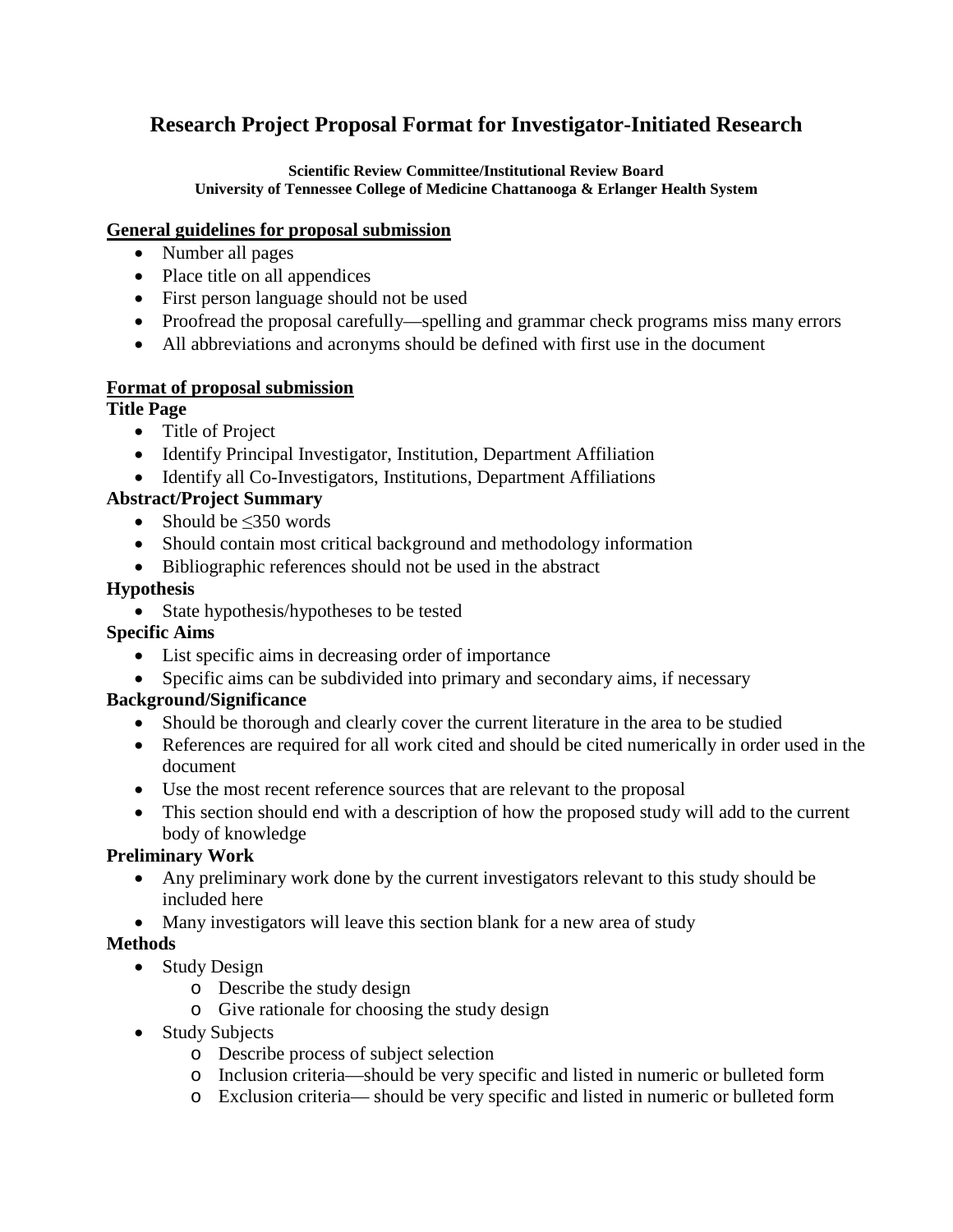- o Describe process of control selection, if using controls
- Sample Size
	- o Explain total number of subjects to be tested
	- o Justify number of subjects to be treated
		- Describe statistical methods used to determine adequate sample size
		- Show effect size, alpha (standard is 0.05), and beta (standard is 0.8)
	- o If local subject numbers are insufficient, describe plan to address suboptimal sample size (partnership with other researchers, increased recruitment area, etc.)
- Data Collection
	- o Define data points to be collected
	- o Give rationale for any specific date ranges used to define data set
	- o Describe which data points represent study outcome variables
	- o Include any forms to be given directly to subjects exactly as will be used in the study
	- o Include form to be used for investigator collection of data (see appendices)
	- o If laboratory techniques are to be used, describe in detail
- Data Handling
	- o Describe how data will be collected and stored
	- o Explain steps taken to assure accurate and complete data collection
	- o Describe steps taken to ensure security of any confidential information to be collected during study
- Data Analysis
	- o Explain detailed plan for analysis of data
	- o Describe statistics to be used
	- o How will analyses performed test study hypotheses and specific aims?
	- o Describe expected formats for presenting results
- Time Frame
	- o Detailed and realistic time frame for subject recruitment and participation
	- o Time frame for completion of entire study (including analysis)
- Strengths/Innovation
	- o Describe the strengths of the study proposed
	- o Describe specifically how this study will enhance the current body of knowledge
- Limitations
	- o Describe potential problems that may arise and plans to address these problems
	- o Describe potential confounding variables in the study and plans to account for the confounders

# **Risks and Benefits to Human Subjects, Animal Care, Hazardous Materials**

- Risks to Study Subjects
	- o All studies collecting patient data have the risk of accidental disclosure of protected health information
- Direct Benefits to Study Subjects
- Benefits to Society
- If animals to be used, provide detailed plans describing number of animals, plans for the care and disposal of the animals
- If hazardous materials to be used, describe detailed plans for safe use, storage, and disposal of materials
- Discuss ethical concerns involved in conduct of the proposed study